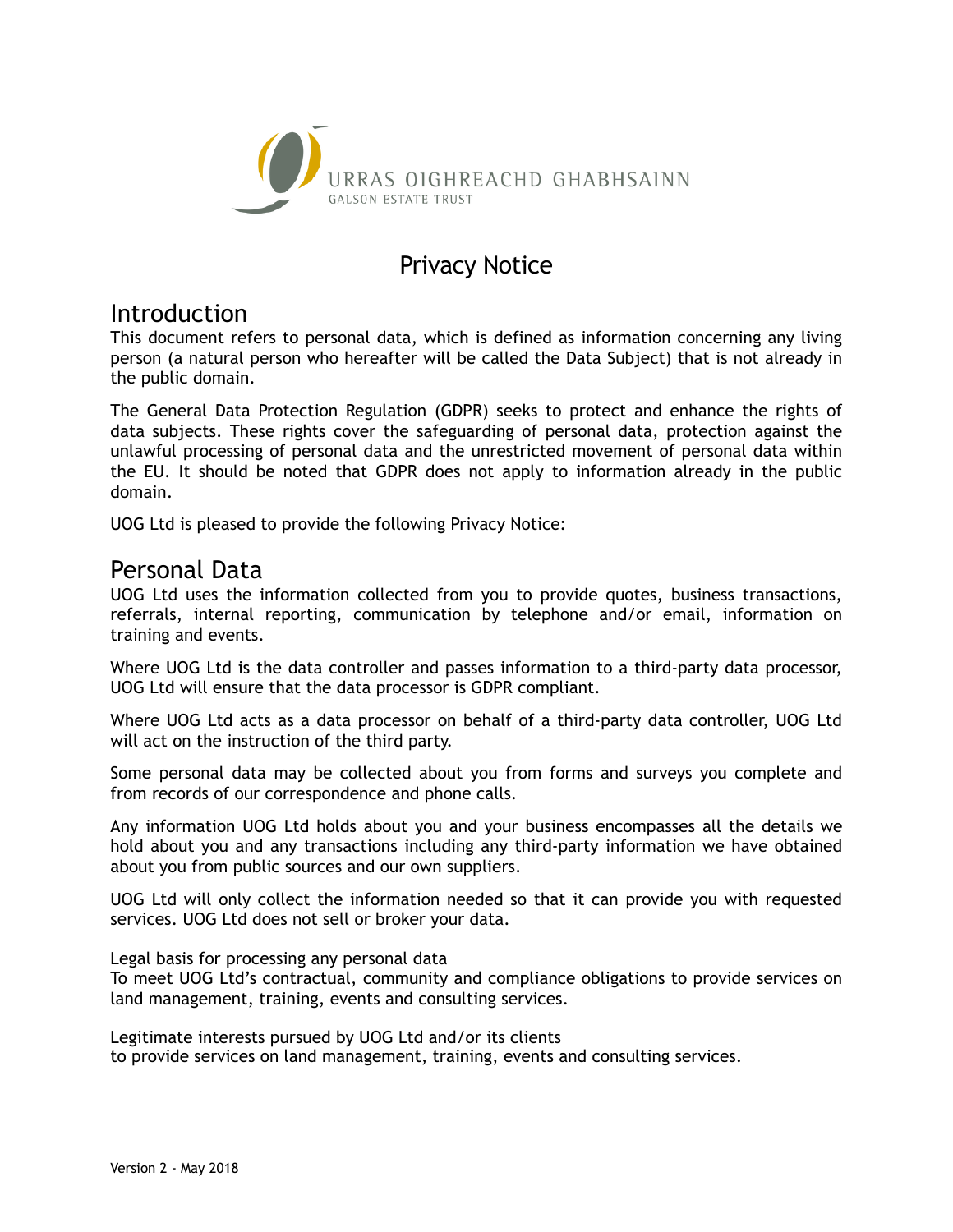# Consent

Through agreeing to this privacy notice you are consenting to UOG Ltd processing your personal data for the purposes outlined. You can withdraw consent at any time by emailing [office@uogltd.com](mailto:office@uogltd.com) or writing to us, see last section for full contact details.

## Disclosure

UOG Ltd may on occasions pass your personal Information to third parties exclusively to process work on its behalf. UOG Ltd requires these parties to agree to process this information based on our instructions and requirements consistent with this Privacy Notice and GDPR.

UOG Ltd do not broker or pass on information gained from your engagement without your consent. However, UOG Ltd may disclose your Personal Information to meet legal obligations, regulations or valid governmental request. UOG Ltd may also enforce its Terms and Conditions, including investigating potential violations of its Terms and Conditions to detect, prevent or mitigate fraud or security or technical issues; or to protect against imminent harm to the rights, property or safety of UOG Ltd, its clients and/or the wider community.

## Retention Policy

UOG Ltd will process personal data during the duration of any contract and will continue to store only the personal data needed for up to 10 years after the contract has expired to meet any legal obligations. A copy of the retention policy is available on request.

### Data storage

Data is held in on local PC's and backed up to DropBox for Business who are fully GDPR compliant.

Your rights as a data subject

At any point whilst UOG Ltd is in possession of or processing your personal data, all data subjects have the following rights:

- **Right of access** you have the right to request a copy of the information that we hold about you.
- **Right of rectification** you have a right to correct data that we hold about you that is inaccurate or incomplete.
- **Right to be forgotten** in certain circumstances you can ask for the data we hold about you to be erased from our records.
- **Right to restriction of processing** where certain conditions apply you have a right to restrict the processing.
- **Right of portability** you have the right to have the data we hold about you transferred to another organisation.
- **Right to object** you have the right to object to certain types of processing such as direct marketing.
- **Right to object to automated processing, including profiling** you also have the right not to be subject to the legal effects of automated processing or profiling.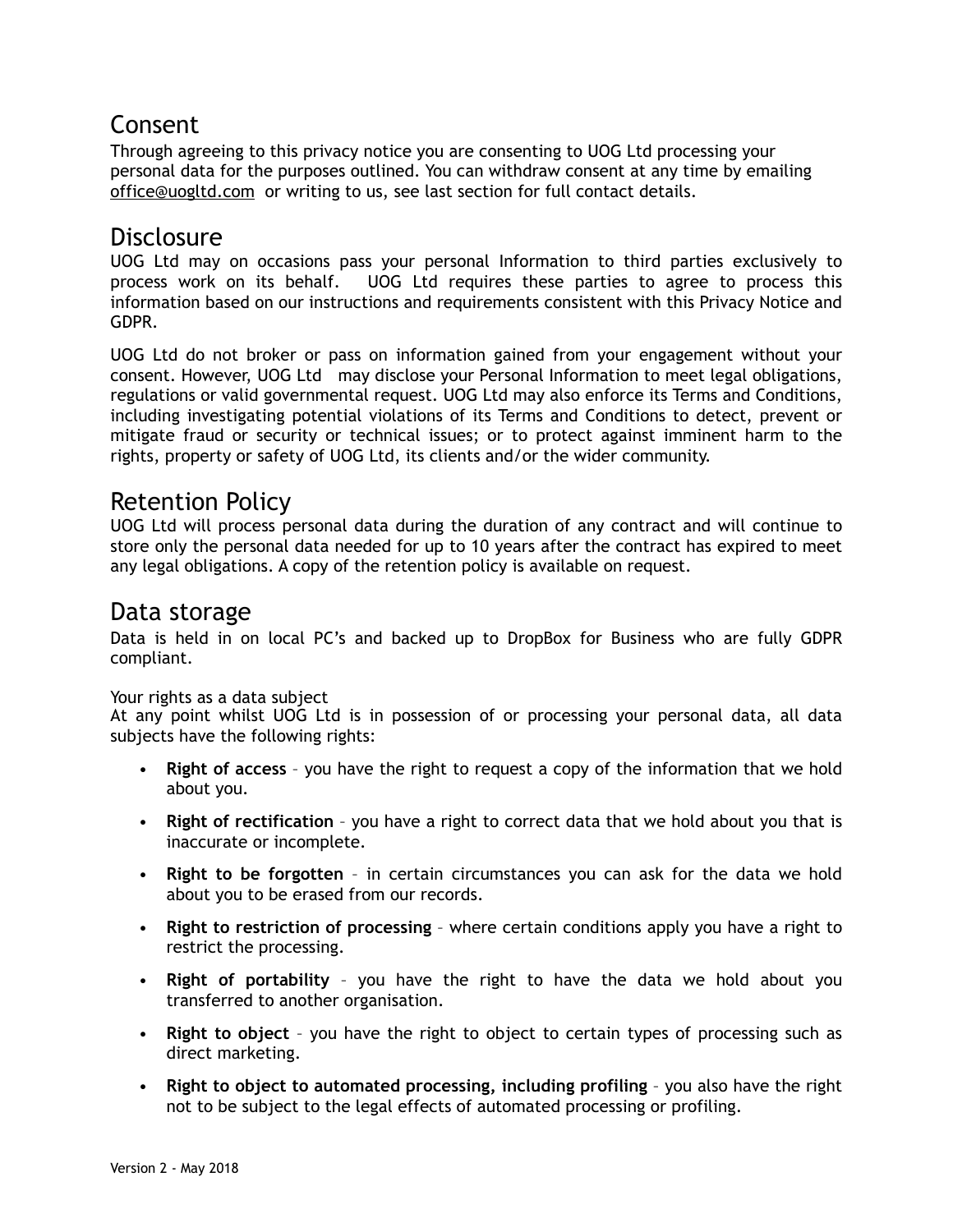In the event that UOG Ltd refuses your request under rights of access, we will provide you with a reason as to why, which you have the right to legally challenge.

UOG Ltd at your request can confirm what information it holds about you and how it is processed

You can request the following information:

- Identity and the contact details of the person or organisation (UOG Ltd) that has determined how and why to process your data.
- Contact details of the data protection officer, where applicable.
- The purpose of the processing as well as the legal basis for processing.
- If the processing is based on the legitimate interests of UOG Ltd or a third party such as one of its clients, information about those interests.
- The categories of personal data collected, stored and processed.
- Recipient(s) or categories of recipients that the data is/will be disclosed to.
- How long the data will be stored.
- Details of your rights to correct, erase, restrict or object to such processing.
- Information about your right to withdraw consent at any time.
- How to lodge a complaint with the supervisory authority (Data Protection Regulator).
- Whether the provision of personal data is a statutory or contractual requirement, or a requirement necessary to enter into a contract, as well as whether you are obliged to provide the personal data and the possible consequences of failing to provide such data.
- The source of personal data if it wasn't collected directly from you.
- Any details and information of automated decision making, such as profiling, and any meaningful information about the logic involved, as well as the significance and expected consequences of such processing.

To access what personal data is held, identification will be required

UOG Ltd will accept the following forms of ID when information on your personal data is requested: a copy of your national ID card, driving license, passport, birth certificate and a utility bill not older than three months. A minimum of one piece of photographic ID listed above and a supporting document is required. If UOG Ltd is dissatisfied with the quality, further information may be sought before personal data can be released.

All requests should be made to [office@uogltd.com](mailto:office@uogltd.com) or by writing to us at the address further below.

#### Complaints

In the event that you wish to make a compliant about how your personal data is being processed by UOG Ltd, you have the right to complain to UOG Ltd. If you do not get a response within 30 days you can complain to the Data Protection Regulator.